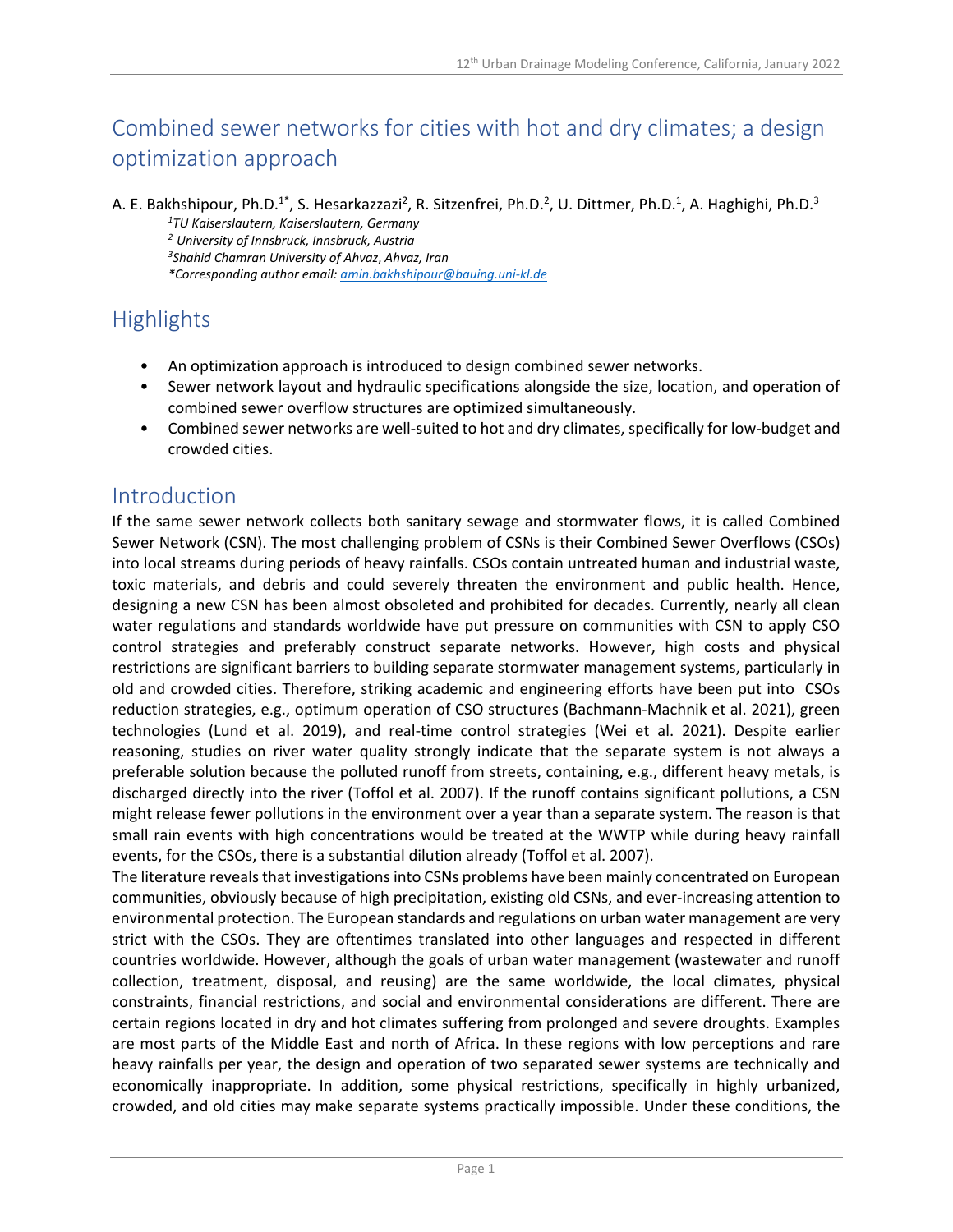design of CSNs may have the potential for wastewater management if they are optimally designed and operated in terms of CSOs reduction. After all, the city's climate, financial and physical conditions largely impact the feasibility of combined sewer systems, its CSN should be designed carefully to ensure CSO structures' optimum sizing, allocation, and operation. Thus, this research aims at dealing with the importance of CSNs optimization, and to reveal if CSNs could be favorable under specific conditions.

## Methodology

A mathematical programming problem is defined and solved using a Tabu Search metaheuristic method to design a CSN with minimum construction cost and CSO objectives while satisfying all technical and physical constraints (Bakhshipour et al. 2019). The proposed optimization framework is depicted in Fig. 1.



**Figure 1.** The proposed optimization framework

The case study is a 500-ha part of a large industrial city, Ahvaz, in the southwest of Iran. It has a semidessert climate, and flat topography, in the proximity of a large river (with an average flow of 500 m<sup>3</sup>/s). The city is currently not having a stormwater management system. Relatively intense rainfalls cause severe urban floods, resulting in public, economic, and environmental challenges two or three times per year. Due to the aforementioned issues and the unaffordable high initial investment costs, it is not feasible for the city to construct two separate wastewater and stormwater collection systems. The average number of rainy days in Ahvaz is 24 days, and the average annual precipitation is 210 mm. The design criteria for dry weather conditions (sanitary system) include minimum and maximum flow velocities, minimum pipe slope, maximum excavation depths, and proportional water depths. Based on the WWTP capacity, the maximum outflow at the outlet in wet weather conditions is limited to 1.4  $\text{m}^3\text{/s}$ . Only storage tanks near the river are allowed to overflow. Construction costs of pipes, manholes and storage tanks are used as the optimization cost function.

### Results and discussion

Once the design and optimization of the network for the 5-year storm are implemented, the network configuration is obtained, as illustrated in Fig. 2. We also evaluated the system performance under other extreme events, including a recorded rainfall time series between October 2018 to March 2019, as presented in Table 1. This period was selected because of several extreme events that caused severe flood damage in the area. Total precipitation during this period was 268 mm. As seen, even during the 25-year storm, less than 50% of the CSO is discharged into the river, and the rest remains in the network storage while gradually conducted to the WWTP and treated. Urban flooding only occurs during the 25 years storm. The overflow volume to wet weather volume is only about 18.7% for the recorded precipitation. It is worth mentioning that for the 2-year design storm, no CSO occurs in the system. The optimal design includes 14 storage tanks with a capacity ranging from 1000 to 5500 m3. The maximum pipe diameter for this design is 2.2 m.